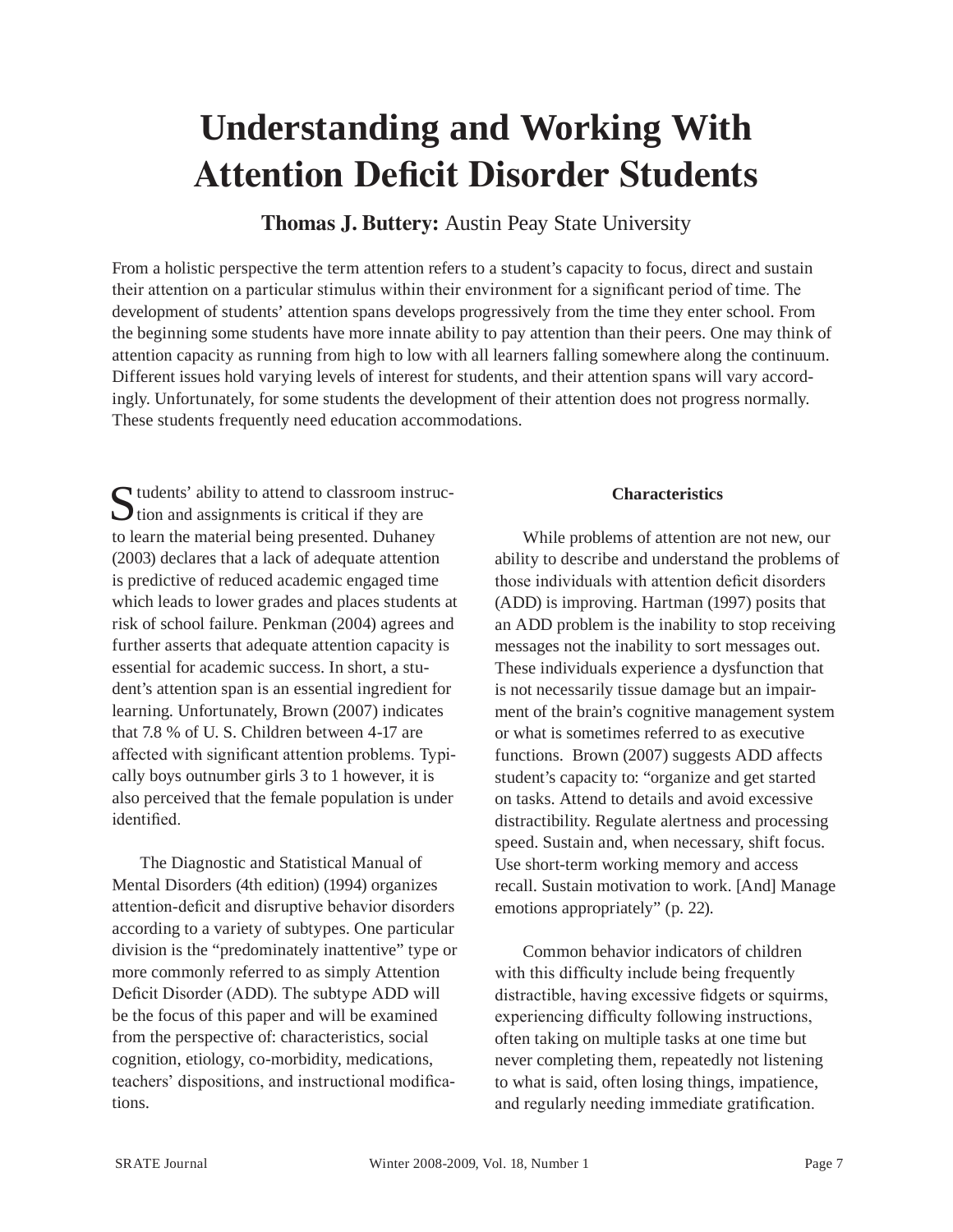ADD students commonly disregard the long-term consequences of their actions because they are so intent on the moment and its rewards. Typically they are disorganized and have a tendency to be messy because they skip from activity to activity, too impatient to clean up the debris from their last endeavor.

While ADD students are easily distracted and frequently have difficulty in listening, they are capable of shorter and potentially intense attention episodes. For example, an ADD student may be capable of intense focusing while playing a computer video game. Many will be able to comprehensively focus during an athletic event. At both home and school ADD students typically exercise poor study skills and experience difficulty working independently. It is not unusual for other students to frequently perceive them as "spacey" because of their tendency to tune out their surroundings. Their difficulty in focusing, concentrating, attending to tasks, and sustaining attention has obvious academic implications. Hallowell and Ratey (1994) indicate ADD students may be daydreamers sitting in the back of their classrooms looking out the window and engaging in long thoughts or they may be the highly imaginative, who are building bridges to the unknown in the midst of conversations. They may be writing plays in their minds while not doing their daily school work. These students steal away without the noisemaking or bark of their hyperactive brethren, but they slip away just the same.

### **Social Cognition**

Difficulty in handling the nuances of social situations sometimes described as social cognition may cause ADD students to experience peer difficulties, rejection, and isolation. For example, these students commonly experience difficulty following conversations, picking up on subtle clues such as the raising of the eyebrows or changes in pitch, stress, and juncture patterns the paralanguage of speech. The impact of these

difficulties tends to be a deteriorated self-concept and reduced self-esteem.

Diamond (2005) observes that there is a substantive difference in students with Attention Deficit Hyperactive Disorder (ADHD) and those with the ADD subtype regarding social issues. While ADHD children tend to lack self-consciousness, those with ADD are often overly self-conscious. The researcher notes that while both groups tend to experience social problems the reasons are different. ADHD students are prone to alienating others by butting in, failing to wait their turn, taking others things, and in general acting without adequate consideration of others feelings. Conversely, ADD students are frequently too passive, shy, or withdrawn. This introverted demeanor may result in the perception of others that ADD students are aloof, disinterested or unresponsive.

Within the school context ADHD students' disruptive behavior is co-morbid with conduct challenges. However, ADD students display a marked absence of externalizing disorders. They experience heightened internalized disorders and tend to be isolated socially.

### **Etiology**

The precise cause of ADD is not known yet there is a strong tendency for it to run in families. ADD students routinely have a parent, grandparent, sibling or other family member with a similar developmental history. While an explicit genetic link has not been identified other physiological issues are being explored. Some medical experts hypothesize that ADD students have a shortage of neurotransmitters (the chemicals dopamine and serotonin) which are responsible for neurosensory messages. When we concentrate our brain produces additional neurotransmitters, which allow us to focus on one variable while blocking out competing stimuli.

Penkman (2004) describes two branches of the ADD neurological phenomenon. In the first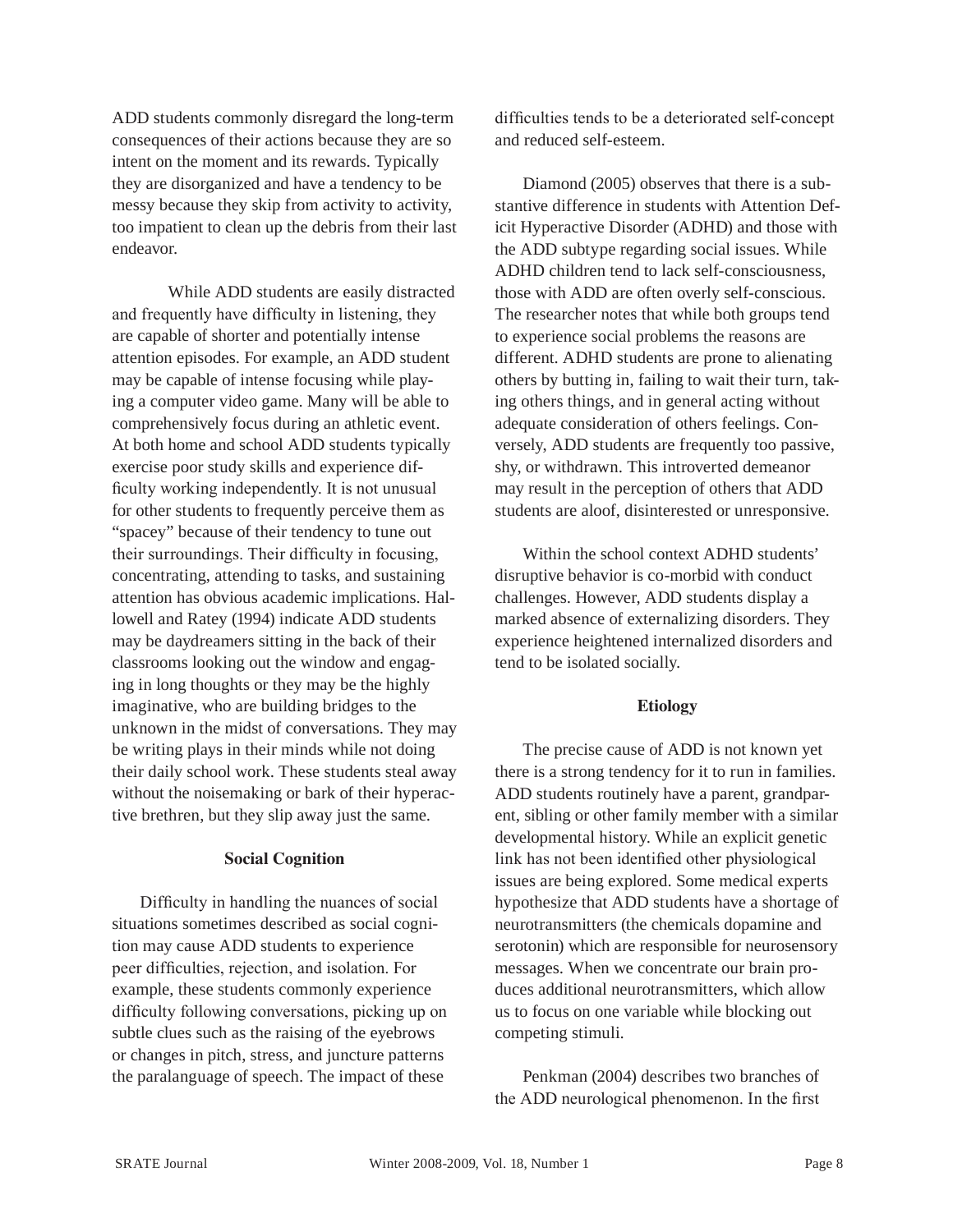case, case the symptoms first appear by the time the student is motorically independent. In the second the symptoms can develop insidiously over time without an explicit demarcating trauma. Penkman explains that attention can be viewed as a supportive or core cognitive function, with attention being essential for higher cognitive operations to take place. Information cannot be processed or remembered nor can problem solving occur if the student cannot first attend to these tasks. Penkman does acknowledge that implicit learning can occur without direct attention.

As far back as 1986 Baddeley introduced the term dysexecutive syndrome for adults who experienced disorganization, forgetfulness, and inattention. Initially the dysexecutive syndrome was used with reference to adults. Now Diamond (2005) contends that the inattentive subtype of ADHD provides an example of the syndrome in children. Brown (2007) has developed a model describing six strands of executive function with each strand representing a cluster of related cognitive functions. In addition, the six strands interact in a myriad of combinations and include:

- Activation: organizing, prioritizing and activating for work.
- Focus: focusing , sustaining, and shifting attention to tasks.
- Effort: regulating alertness and sustaining effort and processing speed.
- Emotion: managing frustration and modulating emotions.
- Memory: using working memory and accessing recall.
- Action: monitoring and self-regulating action. (p. 24)

Brown underscores that these functions do not work continuously at optimal levels for anyone. He stipulates that everyone periodically has some degree of difficulty using the functions. However, ADD children experience significantly greater difficulty using the functions when compared to their age appropriate peers.

Brown (2007) further asserts that scientific evidence now demonstrates that basic elements of the various strands emerge in early childhood, with the complex nature of the networks not being fully operationalized until the late teens or early twenties. This helps to explain Penkman's (2004) notion of the two branches cited above. For some students we can identify ADD impairments in preschool. Others students function normally during early school years only initializing difficulties with the challenges of middle school while other students reach high school before they are "unable to cope with the ongoing conflicts and demands of study, classroom performance, homework in several subjects, and family and social interactions" (Brown 2007, p. 26).

Prenatal drug and alcohol exposure are suspected contributors to the apparent rise in the number of ADD students. While substance exposed children clinically exhibit a number of neurological traits that are identified with ADD, clinical research has not established a causal relationship. Other factors which have been widely discussed but have not been substantiated by research include: lead poisoning, diet, complications in pregnancy, and or trauma at birth.

# **Co-morbidity**

It is not uncommon for the problems of ADD children to be associated with other types of disabilities. Hallahan and Kaufman (2000) posits that nearly one-third of all those diagnosed with learning disabilities also have attention deficits. Additionally, Brown (2007) estimates that approximately 50 % of all ADD students have at least one or more specific learning disabilities. Diamond (2005) points out that many ADD have difficulty with their rate of reading, experience language deficits, along with mental mathematical calculation problems. However, Diamond does observe that there are potential tradeoffs between linguistic and spatial skills. Many ADD students have excellent spatial reasoning and artistic ability.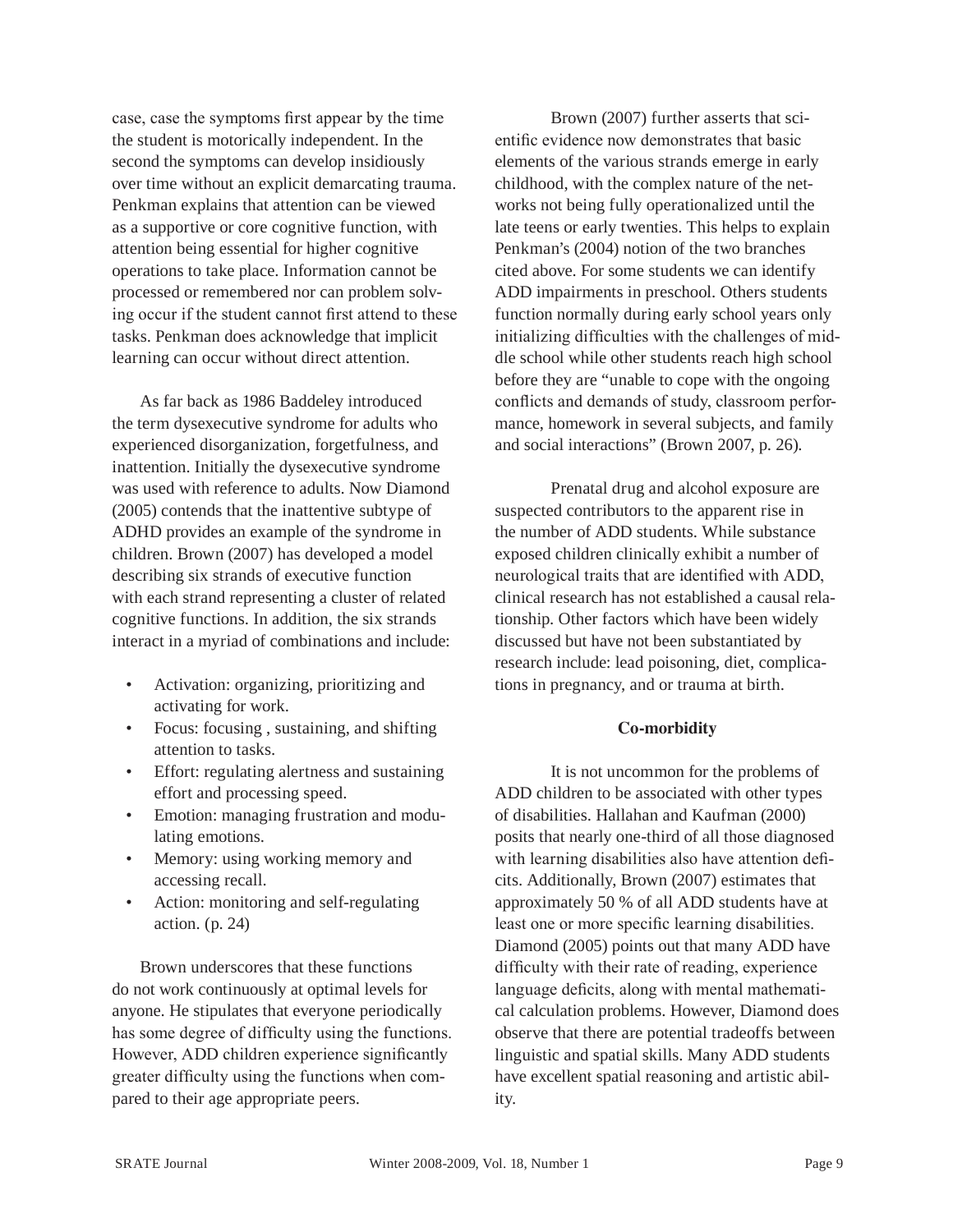From a nonacademic perspective, anxiety, depression, bipolar, agitation or mania, substance abuse, high risk behavior, dissociative states, borderline personality features, conduct disorder, and obsessive-compulsive disorder have been cited by Hallowell and Ratey (1994) as associations with ADD.

## **Medications**

There are two primary prescriptive treatments used in association with ADD. As stated earlier the suspected underproduction of neurotransmitters in the brain may be treated with bicyclic or tricyclic prescription drugs. A second treatment is intended to stimulate the student's nervous system with a low to mild dose of methylphenidate (Ritalin) and amphetamines (Adderall) which can stimulate the nervous system thus helping the student to focus. While both ADHD and ADD students use these same medications the dosage level is quite different. ADHD students are typically provided high level dosages intended to calm them. ADD students are prescribed much milder dosages which are intended to stimulate their nervous systems. As students enter adolescence their body chemistry can change and their prescriptive levels will need to be adjusted.

Richardson (2005) observes that as ADD students grow older they may turn to addictive substances including, caffeine, nicotine, prescription tranquilizers, pain medication, alcohol, marijuana, heroin, and street amphetamines to soothe their restless brains and bodies. This engagement in substances which ADD students perceive as improving their abilities or help them feel better or even numb their feelings is referred to as self-medicating. Richardson indicates that selfmedicating can feel comforting at first but in the long run it is like putting out a fire with gasoline. Substance abuse can and often does become an issue for these students according to Richardson.

Medication is not curative, Brown (2007) observes they help alleviate symptoms, but only while the medications are taken. Unfortunately many students fail to take or be given their medications. A full treatment of the prescriptive treatment of ADD is beyond the scope of this paper.

# **Teachers' Dispositions**

Dealing with the challenges of ADD can be perplexing and exasperating for the student, for their teachers, and their parents. The first step to helping these students is to recognize that they have probably experienced an inordinate amount of frustration and both internal and external attacks on their sense of self-esteem and selfworth.

Given budget issues, the growing number of identified special education students and the underfunding of special education, the most common setting for ADD students is the inclusion regular classroom. Teachers in regular classrooms need to be flexible and committed to working with ADD students on a personal level. These teachers need to be aware of the biological/physiological nature of ADD, and it is imperative for them to establish a supportive working relationship with the student's parents or home caregivers.

Both Diamond (2005) and Brown (2007) remind teachers of the situational specificity of the symptoms.

These researchers observe that almost every ADD student has periods of excellent executive functioning. Video games and athletic events, for some, can serve as examples of this normal functioning. Consequently, both teachers, and parents or care givers have to guard against the rationale of … "if you can focus in one place, then why can't you pay attention in the classroom". The problem is not one of will power but "a chronic impairment in the chemistry of the management system of the brain" (Brown, 2007, p. 26).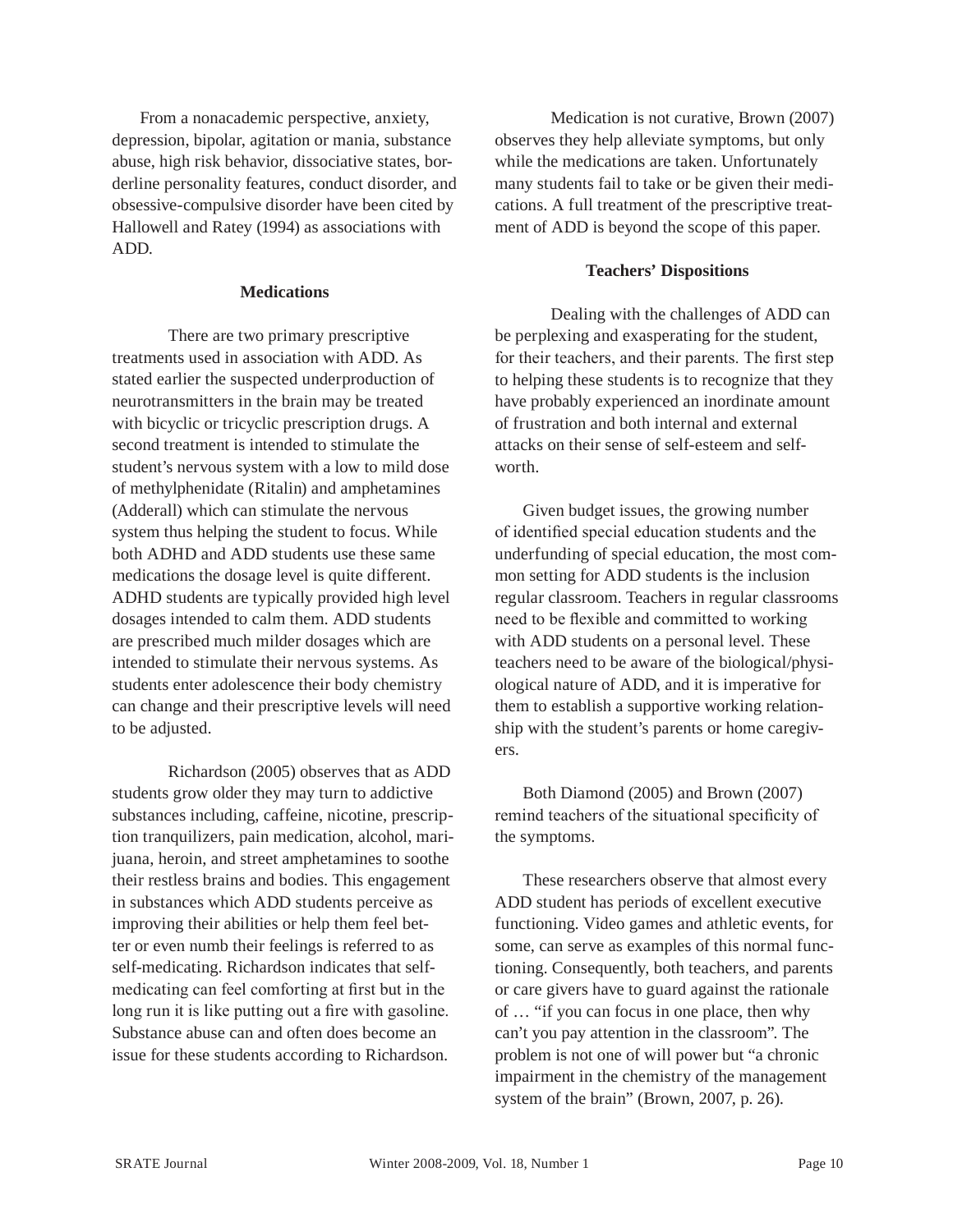Diamond (2005) posits that differences in students' working memory directly relates to their differences in selective attention. The same functions that help students selectively attend to stimuli also help them selectively keep their minds focused on the information that needs to be held onto in working memory.

Beyond the dimension of distraction, Diamond (2005) hypothesizes that ADD students may be easily bored. This introduces an issue of motivation. They easily lose interest in one activity and their attention drifts to something else. Consequently, we see students abandon one assignment before completion and moving on to another activity. Diamond suggests that "it is not so much that external distractions derail them as that they go looking for external (or internal) distractions because their interest in what they are supposed to be doing, or had started has dwindled" (Diamond 2005 p. 819). What can help these students stay focused? Diamond (2005) contends that the answer is challenge and risk as qualities that literally get ADD students adrenaline pumping and allows them to sustain their attention to elicit optimal performance. She suggests that a faster presentation rate can potentially assist attention spans.

Computer and video games (which children with ADD can play for hours and hours) are fast paced, often with imminent danger keeping arousal high. Such games often rely on the execution of well-practice associations between presses and game features or well-practiced sequences of button presses, which children with ADD have no difficulty retrieving from their intact long-term memory and procedural memory. (Diamond, 2005 p.819)

ADD students can more readily burn out when subject to activities that require slower speed of processing. These students have difficulty focusing their attention on all the details. They need a greater infusion of adrenaline. This is why the amphetamines (Adderall) and meth-

ylphenidate (Ritalin) which can stimulate the nervous system and help the students to sustain attention. While ADD students can be appropriately motivated on a given activity, it is hard for them to sustain that level of attention over multiple activities.

ADD students' fluctuation in focusing, concentrating, attending to tasks and sustaining attention can significantly undermine their academic performance. Teachers need to be willing to put forth the extra effort to be supportive and make the changes and accommodations as needed for these students.

## **Instructional Modifications**

All students profit from what is known about effective instruction. ADD students have additional needs of which equity and excellence are two essential characteristics. Appropriate training and skills to facilitate ADD students learning is needed by classroom teachers. Teacher educators need to work with both pre-serve and in-service teachers to understand how to best help ADD students rather than becoming frustrated with and distracted by them.

The affective component of the teacher - ADD student interaction is very important. These students respond best, like most students, to an environment with shared respect with their teachers. Teachers need to both develop and maintain positive perceptions of all students they work with, but this is critical for success with ADD students. Effective teachers make use of the time when students come into their classrooms to greet as many students as possible, but especially ADD students, by name and communicate that they are glad they are there.

When discussing the nuances of the ADD impairment with students and their parents Patricia Anderson and I developed a series of tips for teachers to consider (Buttery & Anderson, 1998, 1999; Buttery, 2001).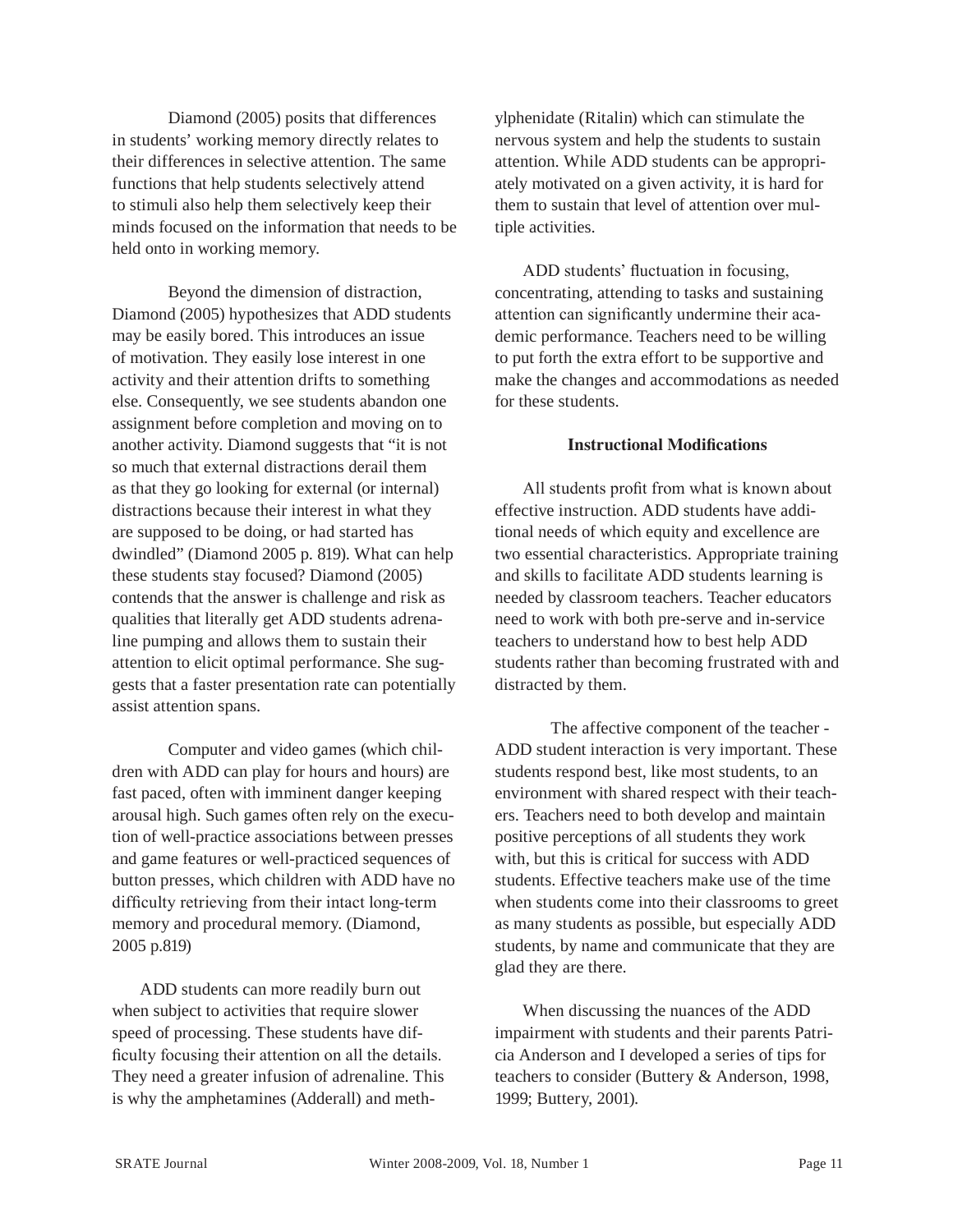- Tell both the student and parent(s) or care givers that you are concerned for them and want to help them be successful. They need to know you are on their side and intend to help them.
- Use an accurate and appropriate vocabulary in explanations.
- Consider using the metaphor of near sightedness in an explanation. Near sightedness can be corrected with glasses. Medications can sometimes help like glasses but they don't permanently remove the challenge.
- Be prepared to answer student's questions, admitting when you don't know the answers.
- Reassure the student that ADD is NOT retardation, nor stupidity, etc.
- Use positive role models from the family or from history (Thomas Edison).
- Think of ADD as a hurdle on a tack, it needs to be leaped and then continue forward. Stress that it is not a road block.
- Caution the student to avoid using ADD as an excuse. Encourage them to think of ADD as an explanation for why certain kinds of tasks and activities are difficult. Insist that students with ADD still take responsibility for what they do. Help them avoid developing the mistaken goals of avoidance or inadequacy.
- Educate others about ADD. Parents, students in classrooms, extended family members can be advocates for the ADD student. However, keep in mind cultural values, for example, within the traditional Asian culture public identification of student problems can lead to parental humiliation.
- "Coach" the student on how to answer questions from others about ADD. Encourage

them to tell the truth. Role-playing conversations with questions may be a helpful activity.

Each semester in my classroom management course we discuss my check book theory. I hold up my check book, and we talk about the fact that neither they nor I can write more checks than there are funds in the account. I encourage them to think about their students in a similar way. Each student is an account and everything encouraging, warm, and positive counts as deposits. Desists, reprimands, and negative comments are withdrawals. If they don't want to go bankrupt with their students, they need to remember the ratio of positive to negative comments that they generate. A classroom milieu that is warm can allow teachers to use selected behavioral techniques such as social approval, ignoring minor issues that do not affect learning, and even the use of disapproval when essential to help shape positive behavior. If teachers desire to tender confident, secure, and motivated students, they must remember their role as a model through which positive feelings and attitudes are communicated. "What teachers help plant in the minds of their students will grow regardless of whether it is ragweed or roses" (Buttery & Reitzammer, 1986 p. 45).

Being able to catch and hold students' interest and attention is not an essay task. It represents an immense challenge for teachers, and they need to develop a repertoire of techniques. Here are some suggestions to help sustain students' attention (Buttery, 2001).

- Use signaling techniques to indicate you are about to start a lesson or resume an activity.
- Communicate excitement and model enthusiasm about the upcoming lesson if you want to capture student interest.
- After making selected statements have students clap twice if they agree thus facilitating involvement.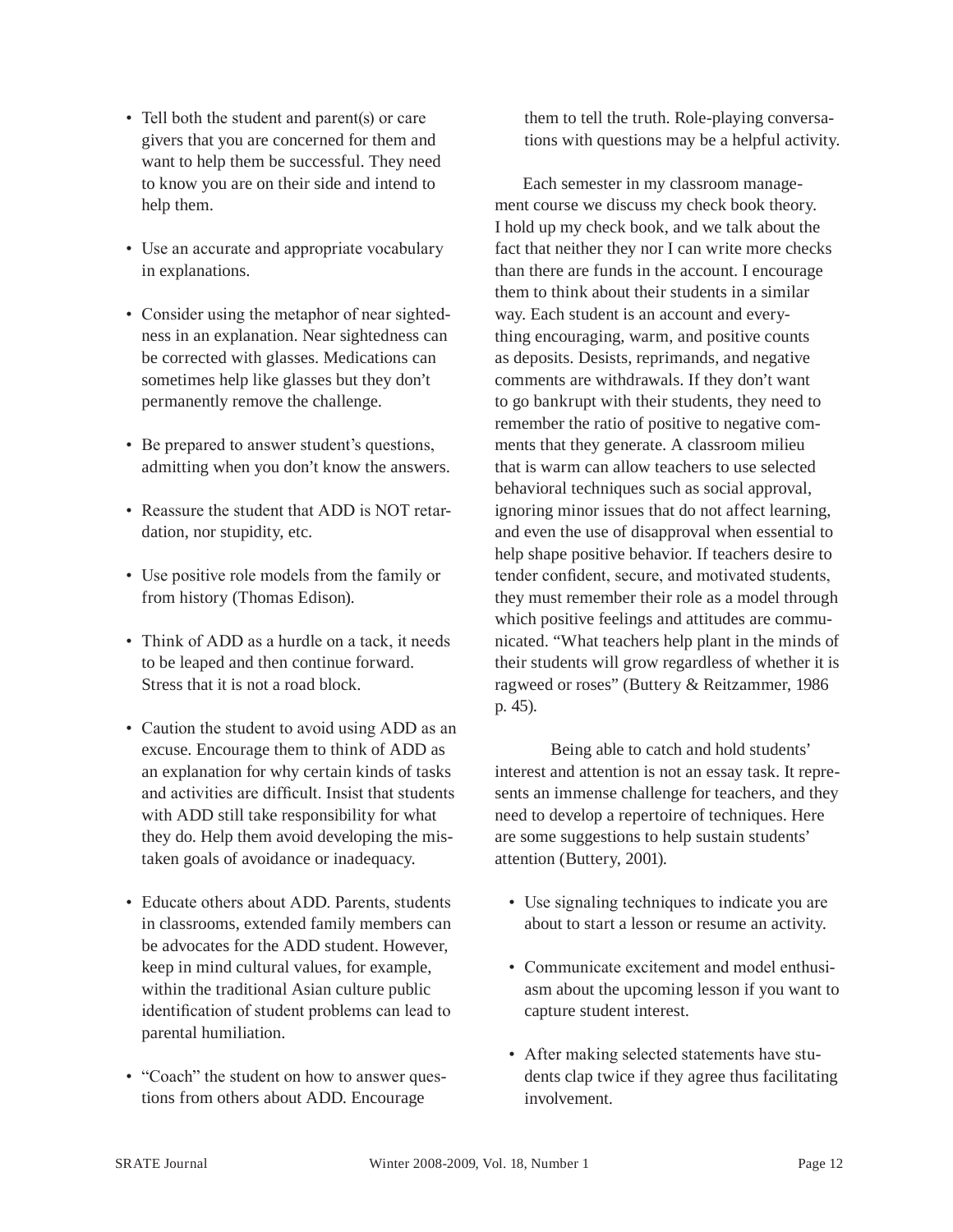- Vary the tone and pitch of voice. Try making a loud command for example, with elementary students "Ears! Ready! Freeze! Followed by a few seconds of silence before proceeding in a normal voice to give directions.
- Use eye contact and physical proximity, the classroom should be arranged such that students are facing the teacher when instructions are being given. Student seating should be such that the teacher has ready accessibility. It is frequently helpful to have ADD students in the front of the room so that a teacher can simply tap or put their hand on the students desk as private method to recapture attention.
- Many teachers ask the class an interesting or speculative question to generate discussion and interest in the upcoming lesson. While teachers generally prefer to first ask a question and then select a respondent so that all students have to prepare an answer it is occasionally helpful to break this guideline and call the ADD students name first as a way of alerting them that they are about to be called upon.
- Sometimes props such as a unique hat or music are helpful in getting students attention.
- Use mystery. Keep an object relevant to the upcoming lesson in a box, bag, or even a pillowcase. This technique allows students to make predictions and can generate excellent discussions and writing activities.
- Use response cards so that all students have to respond to a question.

Academically, students with ADD have major problems with organization and study skills. Structure becomes a key element in paving the road to an improved daily life for ADD students. Without a sense of structure those with ADD experience chaos. Structure gives shape and direction to creative energies. Key elements of structure include tools like checklists, reminders, notepads, appointment books, filing systems, bulletin boards, schedules alarms clocks and watches and computer aids. Structure provides a sense of external controls to compensate for the unreliable internal controls. The key is to help the child find things that work. Anderson and I developed a series of key points for teachers to consider when attempting to help ADD students sense of structure and organization (Buttery & Anderson, 1998, 1999; Buttery, 2001).

- Define the problem. Identify exact locations or situations where problems frequently occur.
- Make a list of specific solutions for each problem area.
- Use concrete reminders such as lists, schedules, clocks, etc.
- Provide incentives for encouraging and rewarding success. ADD students need high doses of encouragement and opportunities to generate success. Positive reinforcement and behavior modification techniques/incentives can be employed for example, table points for being attentive and on task, individual charts, contracts, and cards for teachers to give points, stickers, initials etc.
- Monitor and check student progress during seatwork.
- Give feedback frequently. Help students with ADD to see what they are doing as they are doing it—in both positive and negative instances. Explain to the student how they can identify and correct their own mistakes.
- Place responsibility on the ADD student whenever possible. Help them to learn to accept responsibility for their actions.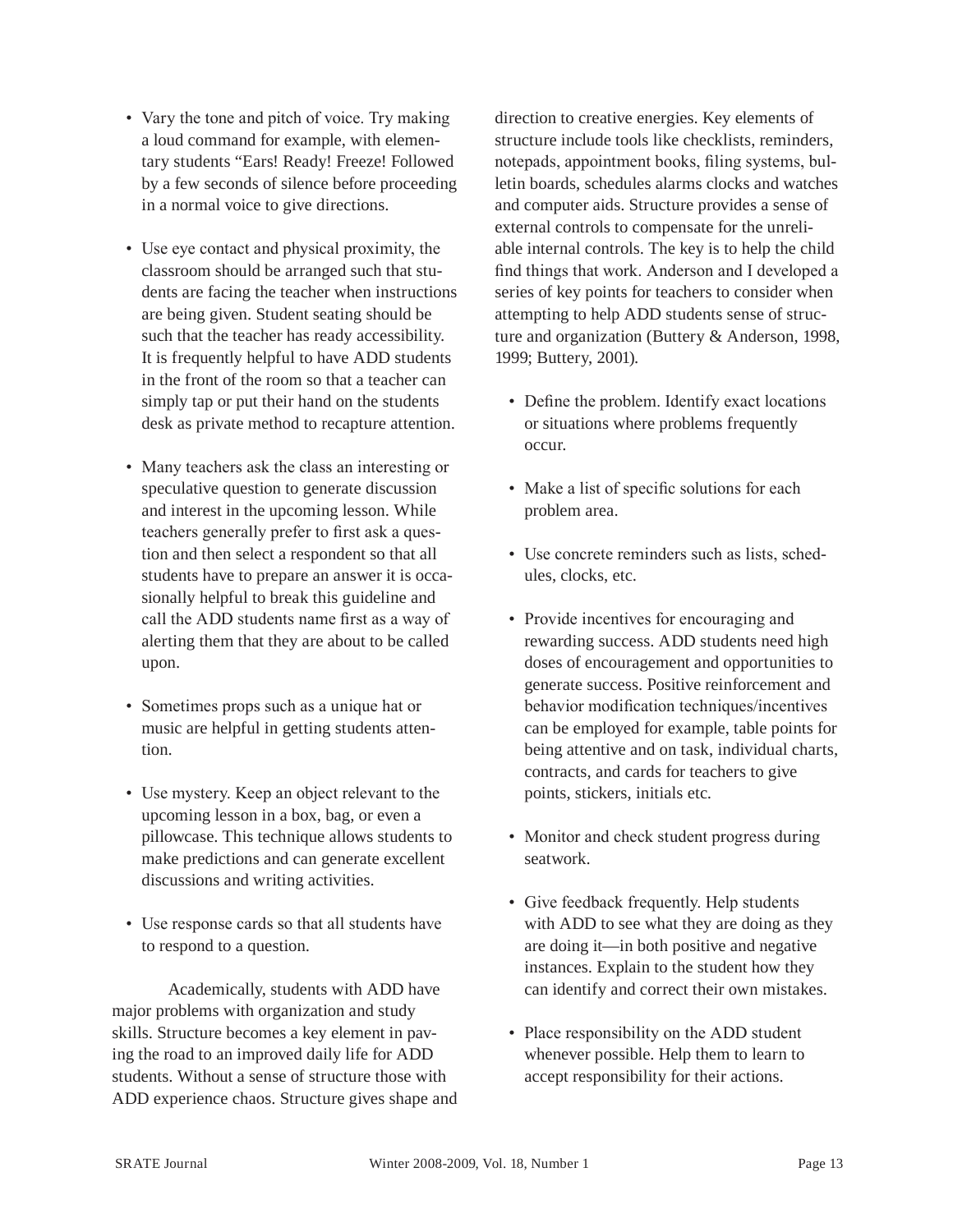- Use praise and positive comments as often as possible. Students with ADD often blossom under the warmth of praise.
- Find extra helpers, supporters, or tutors to assist with assignments if necessary. Parents and teachers should avoid assuming too many roles in the lives of students with ADD. Parents or care givers who have to constantly correct their children, provide academic support, and clarify expectations can strain their relationship with their children.
- Provide assistive devices or plans that make tasks easier. An alarm clock to designate a 20-minute work session, computer to reduce handwriting tasks, or the use of earphones to increase concentration may be workable strategies of assistance.
- Teachers should consider reducing the amount of written assignments. It takes additional effort for ADD children to write in comparison to other children. What may take the regular child 20 minutes to do the ADD child may take hours. This is also true of homework. The parents of ADD students frequently complain about the inordinate amount of time required for their children to complete homework assignments.
- Negotiate, don't struggle with children with ADD.

In conclusion, when teachers make a personal commitment with open hearts and display a willingness to do what is in the best interest of ADD students those children can learn to compensate for a problem that has caused them frustration and heartache. Seeing these students overcome a major hurdle of life can be very gratifying to teachers and the students they have helped along the way. When considering choices teachers should keep in mind the classic quotation from Haim Ginott (1972).

I have come to a frightening conclusion. I am the decisive element in the classroom. It is my daily mood that makes the weather. As a teacher, I possess tremendous power to make child's life miserable or joyous. I can be a tool of torture or an instrument of inspiration. I can humiliate or humor, hurt or heal.

In all situations it is my response that decides whether a crisis will be escalated or de-escalated, and a child humanized or de-humanized. (p. 16)

# **References**

- Baddeley, A. D. (1986). *Working memory.* Oxford: Clarendon Press
- Brown, T. E. (2007). A new approach to attention deficit disorder. *Educational Leadership, 64*(5), 22-7.
- Buttery, T. J. (2001, March 6,). Helping attention deficit children to adjust in the classroom. Paper presented at the meeting of the American Association of Colleges of Teacher Education, Dallas, TX.
- Buttery, T. J., & Anderson, P. J. (1999, February 22,). Helping teachers to work with children with attention deficit disorders, Paper presented at the meeting of the Association of Teacher Educators, Chicago, IL
- Buttery, T. J., & Anderson, P. J. (1998, October 18,). Attention deficit disordered children: What Should teacher educators know? Paper presented at the meeting of the North Carolina Forum, Raleigh, NC.
- Buttery, T. J., & Reitzammer, A. F. (1986). Sustaining teacher-student quality affect. *American Middle School Education, 9*(1), 43-46.
- Diamond, A. (2005). Attention-deficit disorder (attention-deficit hyperactivity disorder without hyperactivity): A neurobiologically and behaviorally distinct disorder from attentiondeficit disorder (without hyperactivity), *Developmental Psychology, 17*, 807-823